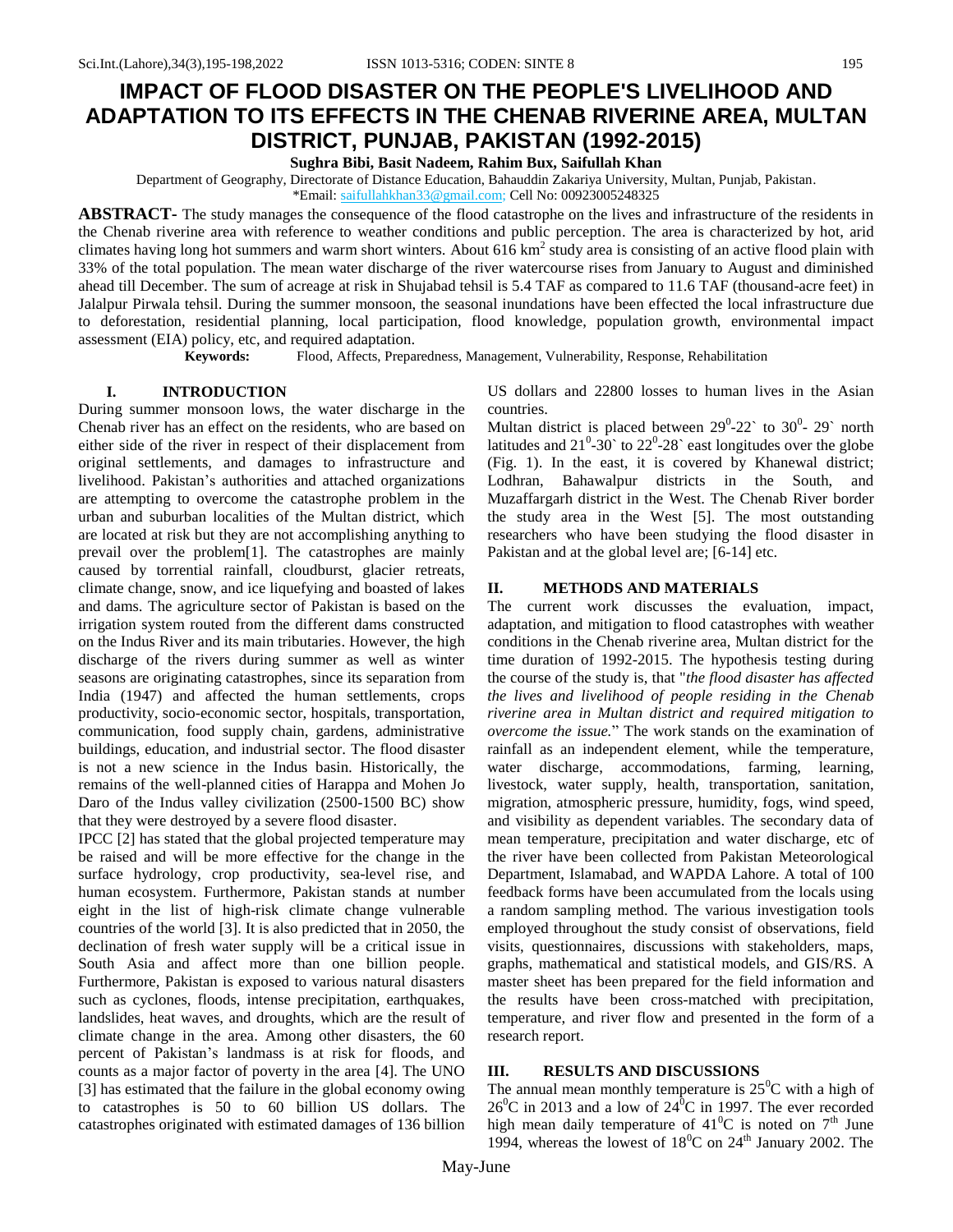area remains hot during June and cold in January. The climate of the area is hot continental having high temperatures in summers and warm in winters with arid climates (Table-1, Fig. 1). The ever recorded daily maximum temperature of about  $50^{\circ}$ C has recorded on  $7^{\text{th}}$  June 1994 and the lowest daily minimum temperature of about  $10^{0}$ C in January 2001. The summer season in the area lasts for seven months (April to October) and five months of winter (November to March). The area recorded total precipitation of 197.9mm (7.8 inches) and falls in arid climates. The ever recorded precipitation of 2134.2mm (84 inches) was recorded in 2015.

Based, on precipitation the two main seasons of the area are sub-divided into four rainy seasons that is winter (Mid-October to Mid-April), pre-monsoon (Mid-April to June), monsoon (July to Mid-September), and post-monsoon season (Mid-September to Mid-October). The average number of rainy days is 1.8 having the maximum in February and the lowest in November. The number of days with fogs is 1.2, relative humidity 56% with sea level pressure of 1008 MBs, wind speed 5.1 (km/hr), and visibility 4.0 km. Generally, only sea level pressure, wind speed, and the number of rainy days show an increase throughout the series, while there is a decrease in the excluding weather elements (Table-1).

The water discharge capacity of Trimmu Barrage is approximately 600 thousand cusecs, which are declining progressively appropriate to sedimentation and filling up the river bed. Obviously, the river flow increases after May and exceeds 50 thousand cusecs in June and continues till mid-September. Annually, due to high temperature and melting of glaciers in the catchment area, July and August are constituted as the peak flow months (Table-1, Fig. 1).



**Fig-1 Chenab and Sutlej River Riverine Area, Multan district, Punjab**

The river surpasses the heavily colonized areas including Sargodha, Khanewal, Gujrat, Muzaffargarh, Jhang, and Multan districts. These territories are vulnerable to flood catastrophes approximately every year in the summer season. As the flood disaster of the river is pronounced about six hours before the exact time, it is, therefore, hard to take protective measures for emergency response in a short time period. Generally, the flood catastrophe of the river happens owing to torrential rains and snow melting in the catchment

area. The input of snow melting in the sum of river flow is 40 percent. The most dangerous flood catastrophes recorded in the Chenab river in the past so many decades were in 2010 that have affected 227 thousand residents, in 2013 (3 thousand) and 156 thousand in 2014 respectively (Fig. 1).

## **3.1. Flood Riverine Area**

The entirety acreage of Multan district is estimated as 4 thousand  $km^2$  per the 2017 census of Pakistan and comprises four administrative units. The sum of the inhabitants of Multan district is 5.20 million including Jalalpur Pirwala tehsil 0.61 million, Multan city 2.61 million, Multan Saddar 1.31 million, and Shujabad 0.71 million. Among the total acreage, almost  $617 \text{ km}^2$  areas were declared as a Chenab Riverine in addition to the  $175 \text{ km}^2$  of Sutlej river. The total acreage of old flood plains is approximately  $987 \text{ km}^2$ , which swathes the central part of the district including Multan city. Besides, about  $2110 \text{ km}^2$  area, which covered the eastern limits of the Multan district is absolutely protected from flood disasters, however, sometimes it is as well influenced due to overflow in the irrigation canals of both Sutlej and Chenab rivers (Table-1). More or less, one-third of Multan district residents is inhabited the riverine area of both rivers (Fig. 2).

#### **3.2. Chenab River Discharge and Fluctuation**

The annual water discharge of the Chenab river is 490, 000 acre-feet with a heaviest of 490,100-acre-feet between 2006- 2015 and a lowest of 489,400 acre-feet from 1991-to 1995. Per annum, in January, the average monthly water discharge is 483,100-acre-feet and represents a minimum discharge of the year. The water discharge rises up to 491, 300 acre-feet in August with the increase in summer temperature conditions and considered a high flow month of the

| Table-1 Deviation of Annual Flow, Rainfall, and Temperature of Chenab |        |          |             |      |             |                 |             |  |  |  |  |  |
|-----------------------------------------------------------------------|--------|----------|-------------|------|-------------|-----------------|-------------|--|--|--|--|--|
| River (1991-2015), WAPDA, Lahore                                      |        |          |             |      |             |                 |             |  |  |  |  |  |
| Year                                                                  | Flow   | Rainfall | <b>Temp</b> | Year | <b>Flow</b> | <b>Rainfall</b> | <b>Temp</b> |  |  |  |  |  |
| 1992                                                                  | 0.0    | $-0.5$   | $-0.5$      | 2005 | 0.2         | 0.4             | 0.5         |  |  |  |  |  |
| 1993                                                                  | $-0.4$ | $-0.6$   | $-0.7$      | 2006 | 0.5         | $-0.6$          | $-0.7$      |  |  |  |  |  |
| 1994                                                                  | $-0.6$ | $-0.3$   | 0.1         | 2007 | 0.6         | 0.9             | 0.6         |  |  |  |  |  |
| 1995                                                                  | $-0.7$ | $-0.4$   | $-0.3$      | 2008 | $-0.2$      | 0.3             | 0.2         |  |  |  |  |  |
| 1996                                                                  | 0.4    | $-0.7$   | $-0.5$      | 2009 | 0.6         | 0.1             | $-0.2$      |  |  |  |  |  |
| 1997                                                                  | $-0.2$ | $-0.9$   | $-0.4$      | 2010 | 0.1         | 0.2             | 0.2         |  |  |  |  |  |
| 1998                                                                  | 0.0    | $-0.9$   | $-1.3$      | 2011 | 0.6         | 0.7             | 0.5         |  |  |  |  |  |
| 1999                                                                  | $-0.1$ | $-0.1$   | 0.0         | 2012 | 0.3         | 0.6             | 0.1         |  |  |  |  |  |
| 2000                                                                  | 0.0    | 0.2      | 0.5         | 2013 | 0.5         | 0.0             | $-0.2$      |  |  |  |  |  |
| 2001                                                                  | $-0.7$ | $-0.1$   | 0.3         | 2014 | 0.1         | 1.0             | 0.2         |  |  |  |  |  |
| 2002                                                                  | $-0.3$ | 0.1      | 0.2         | 2015 | 0.2         | 0.3             | $-0.4$      |  |  |  |  |  |
| 2003                                                                  | $-0.2$ | 0.3      | 0.6         | 2016 | $-0.3$      | $\Omega$        | $\Omega$    |  |  |  |  |  |
| 2004                                                                  | $-0.4$ | $-0.2$   | 0.0         | Sum  | 0.1         | $-0.3$          | $-0.6$      |  |  |  |  |  |
| ٠                                                                     |        |          |             |      |             |                 |             |  |  |  |  |  |

year. Throughout, the monsoon season (July, August, and September), the water surge of the river stays lofty owing to intense rainfall and snow melting in the Himalayas and is considered a season of extreme catastrophe in the upper and lower Indus plains. The yearly tendency of river discharge shows that the flow swells commencing January-August and reduces continually up to December (Table-1; 2).

The yearly tendency of water discharge reveals that from 1991 to 2015 the minimum pour of 489,100-acre-feet observed during 1995 and 2001 and declared the years of lowest flow of the river. The highest flow of 290, 400 acrefeet was recorded in 2007 as well as 2009 and constitutes the heavy water discharge years. During 1991-1995, the water discharge of the river indicates a decrease in the water surge,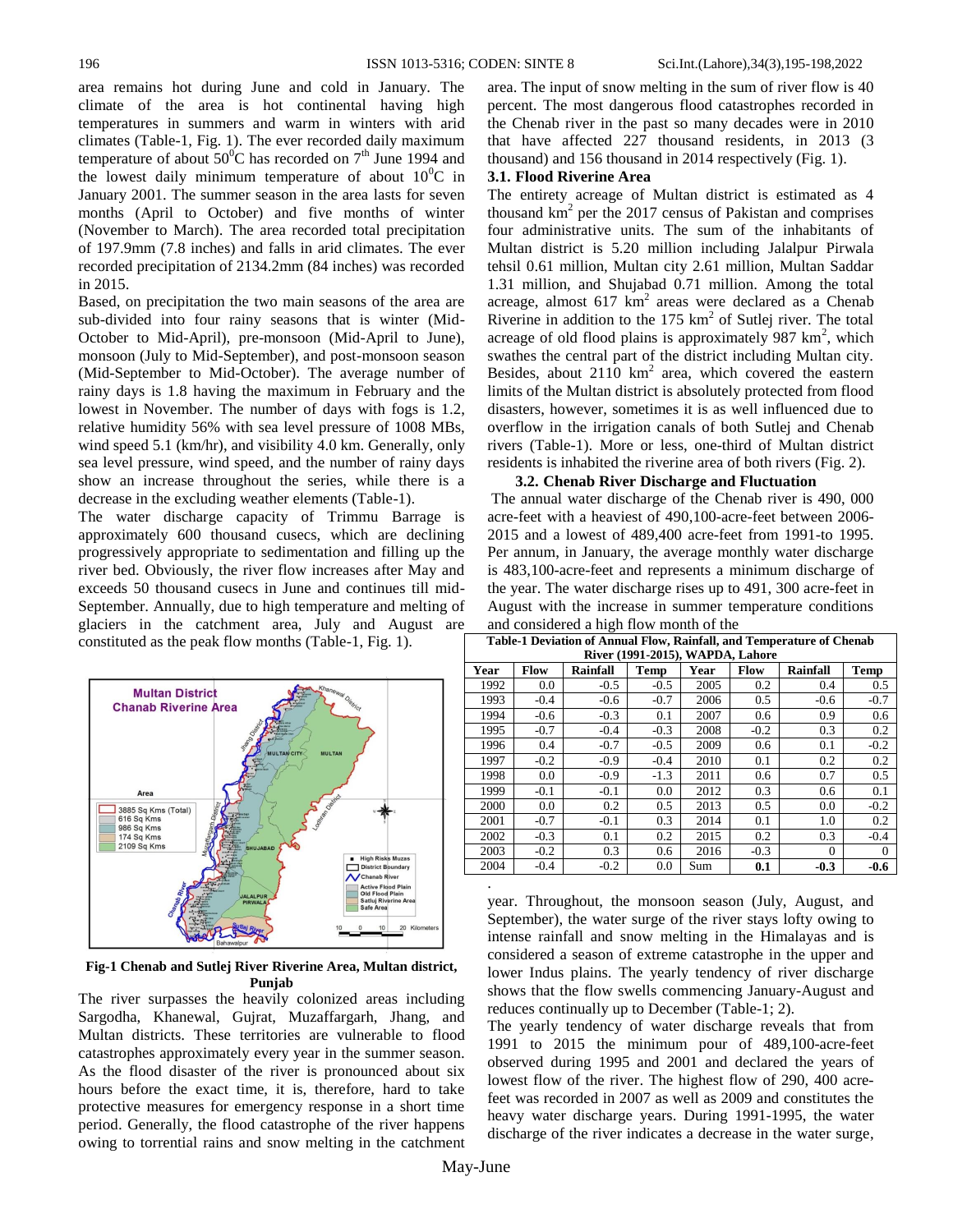

which rises up between 1996 to 2000 with a negative turn in 2001-2005 and remains high till 2012 and falls for a second spell till 2015 (Table-2; Fig.3). Obviously, the annual tendency of water discharge of the Chenab river reveals a linear trend during the time period of 1991-to 2015 with a regression value of 0.226, which is below the normal value. Furthermore, the flow was directly proportional to the precipitation and inversely proportional to the temperature condition in the last three decades. But recently, the trend is inverted and it is mostly based on the melting of glaciers having a directly proportional to the temperature condition in the catchment area of the river.

The departure of mean monthly discharge from the average level recorded over Trimmu headwork during 1991-2015 has been studied and presented in figure-2 and table-2. The annual flow of the river remained low during 2001 and maximum in 2007. The tendency of data indicates that the departure from the annual water discharge of the Chenab river remained below the average line during 1991-2004 excluding a few years, however it remained positive till 2015 having ups and downs in 2008 and 2015 respectively. The total water departure from the average value is 0.1 thousand acre-feet which represents a rise in the water discharge. The statistical analysis of the deviation trend indicates a regression of 0.468 thousand acre-feet and closer to the normal condition and predicted a decrease in the coming decades (Table-2). Normally, the water discharge reveals a direct correlation with the temperature and precipitation condition in the catchment area of the Chenab river (Fig. 2.

## 3.3. **Impact of Floods**

During the 2014 inundation, three camps have been established in Multan City, seven in Multan Saddar, and six each within Shujaabad and Jalalpur Pirwala tehsils to rescue the residents at risk and to shift them urgently to the nearby camps during emergency response. The sum of overflow distressed villages in the Chenab riverine area was 121, consisting of 12 villages in Multan City, 49 within Multan Saddar, 27 in Shujabad, and 33 in Jalalpur Pirwala tehsils (Fig-1).

| Table-2 Chenab River, Five Years Upstream Flow at Trimmu |       |       |        |            |        |       |         |  |  |  |  |  |
|----------------------------------------------------------|-------|-------|--------|------------|--------|-------|---------|--|--|--|--|--|
| Headwork (1991-2015), WAPDA, Lahore [ <sup>6</sup> ]     |       |       |        |            |        |       |         |  |  |  |  |  |
| Year                                                     | Jan   | Feb   | Mar    | Apr        | May    | Jun   | Jul     |  |  |  |  |  |
| 1992-95                                                  | 482.1 | 488.1 | 489.50 | 489.60     | 489.90 | 490.4 | 490.9   |  |  |  |  |  |
| 1996-00                                                  | 484.5 | 489.1 | 489.8  | 489.90     | 490.4  | 491.2 | 491.4   |  |  |  |  |  |
| 2001-05                                                  | 483.2 | 487.3 | 489.6  | 489.6      | 490.4  | 490.5 | 490.8   |  |  |  |  |  |
| 2006-10                                                  | 482.5 | 488.8 | 489.8  | 490.4      | 491.1  | 491.3 | 491.6   |  |  |  |  |  |
| 2011-15                                                  | 483.3 | 490.3 | 490.2  | 490.3      | 490.5  | 491.1 | 491.3   |  |  |  |  |  |
| Average                                                  | 483.2 | 488.7 | 489.8  | 489.8      | 490.5  | 490.9 | 491.2   |  |  |  |  |  |
| Year                                                     | Aug   | Sep   | Oct    | <b>Nov</b> | Dec    | Ave   | Devi    |  |  |  |  |  |
| 1992-95                                                  | 491.2 | 491.3 | 490.4  | 489.6      | 489.7  | 489.3 | $-1.70$ |  |  |  |  |  |
| 1996-00                                                  | 491.3 | 491.1 | 488.8  | 490.1      | 490.1  | 489.9 | 0.10    |  |  |  |  |  |
| 2001-05                                                  | 491.1 | 490.8 | 490.3  | 490.6      | 490.6  | 489.6 | $-1.40$ |  |  |  |  |  |
| 2006-10                                                  | 491.7 | 491.6 | 491.3  | 491.1      | 490.6  | 490.2 | 1.70    |  |  |  |  |  |
| 2011-15                                                  | 491.6 | 491.4 | 490.8  | 490.5      | 490.5  | 490.2 | 1.60    |  |  |  |  |  |
| Average                                                  | 491.4 | 491.3 | 490.5  | 490.5      | 490.3  | 489.9 | 0.40    |  |  |  |  |  |

Perceptibly, throughout inundations, the dislocated residents were adjusted in twenty-two emergency camps. The population affected by the 2014 inundation was 0.6 million. The sum of land areas influenced by the inundation was 0.30 million acres consisting of 0.70 million cultivated land having crops and mango gardens. During the 2013 inundation, the sum of affected residents was 3000 people, in contrast to the 157 thousand people in 2014. Moreover, there was only one missing person during the 2013 flood, while there were 12 people missing in 2014. The number of partially/completely destroyed villages in 2013 was 111 in contrast to 121 villages in 2014 inundation. The sum of moderately destroyed residences was 139 in 2013, which reached 4866 residences in 2014. The completely destroyed residences in the 2013 flood were 31 as compared to the 7960 residences in the 2014 flood. It is concluded, that the 2014 inundations were more destructive in contrast to the flood disaster of 2013. Refers to the funding from the Government of Pakistan, the authorities have paid 30.1 million Pakistani rupees to the catastrophe sufferers in 2013, while it was about 1838 million PKR in 2014 for the rehabilitation of their livelihood (Fig. 1).

The satellite images of Chenab river earlier than and later than inundation calamity 2014 reveal that at Muhammad Walla headwork, the sum of discharge covered space of Chenab river was 270.0 meters having 478.0 meters of active merged land in the east and 824.0 meters towards west. Over Muhammad Walla's headwork, the discharge of the river was wrapped by a solitary waterway, whereas it was dispensed